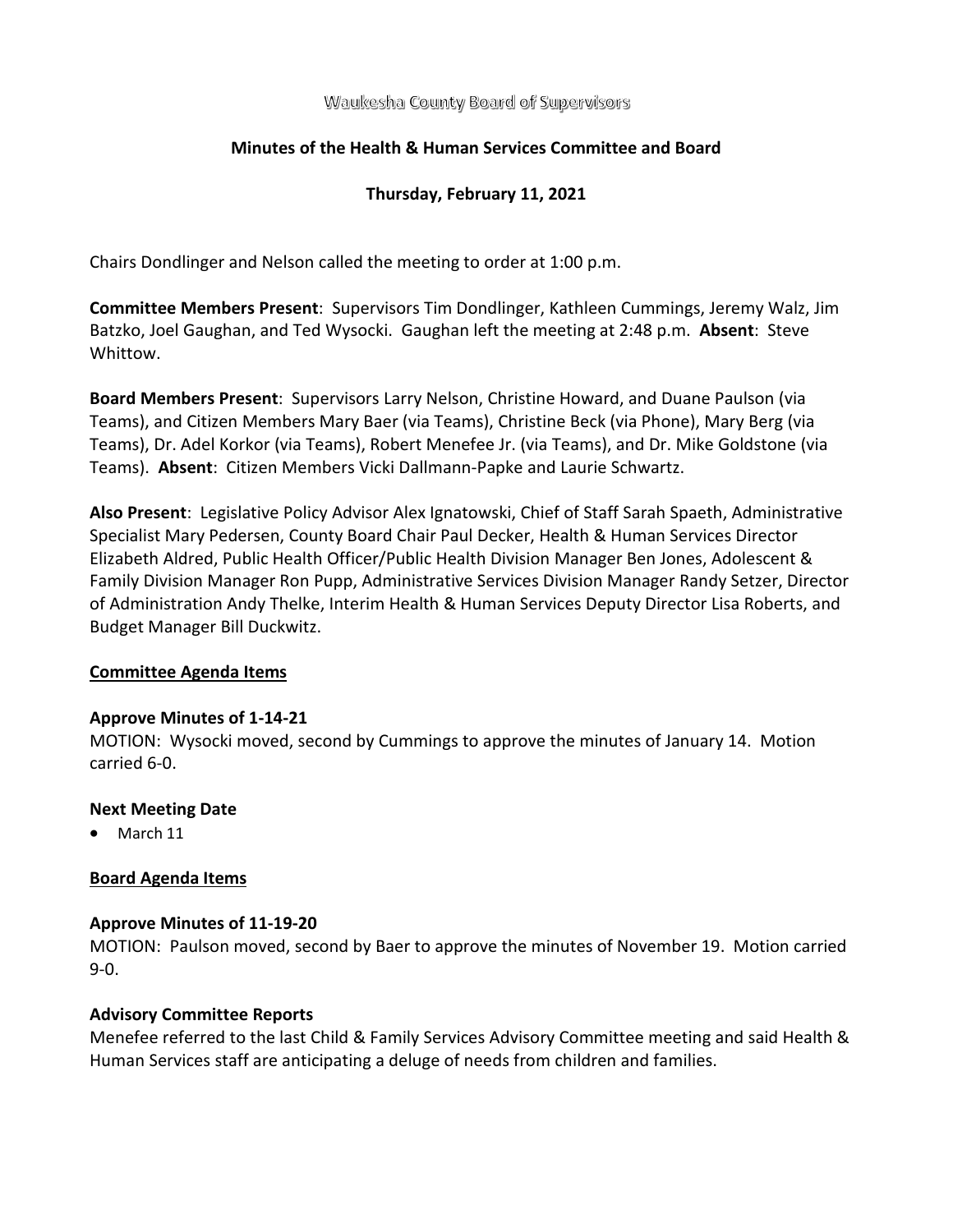Baer highlighted the last Public Health Advisory Committee meeting and said they heard an overview on ProHealth Care activities relating to COVID-19 whereby she noted this is an amazing collaboration with the County. The committee also discussed their needs list.

## **Next Meeting Date**

• March 18

## **Announcements**

Nelson indicated that citizen board members are eligible for payment and mileage for each meeting they attend.

## **Items for Discussion and Consideration**

# Introduction of new WCDHHS Director Elizabeth Aldred (Board and Committee)

Dondlinger welcomed Aldred and introductions were made by committee and board members. Aldred discussed her background in human services and said she is impressed so far with the Health & Human Services staff who have great ideas for new projects and initiatives. She is also impressed with the County's COVID-19 vaccination clinic.

# COVID-19 Vaccine Update (Board and Committee)

Jones and Pupp were present to discuss this item and distributed a handout detailing current eligible populations and next eligible groups, locations where County residents have received vaccinations, County residents vaccinated by race, and vaccine FAQ. Pupp said vaccines are now available at the Public Health Division. He reviewed the County/Hospital agreement and said the hospitals have struggled, like the County, to meet the needs of the public due to not having enough vaccines. Both the hospitals and the County have begun vaccinating those 65 and older and there are about 5,000 currently on the wait list. Jones said it will be a while before this combined effort will be achieved to vaccinate the 65 and older population unless the number of vaccines increase from about 7,000 vaccines per week, currently, to about 10,000. Hospitals and the County have given out about 60,000 vaccinations covering about 10% of the population, about 1,000 vaccinations per day. Moderna is looking to get approval for 10 doses per bottle to 15 and Pfizer will also be increasing supply. Johnson and Johnson will be requesting federal approval this month. So far 43,243 County residents have received the first dose and 14,830 have received the second.

Answering Cummings' question, Goldstone stated there are no virus particles in the vaccines. Korkor concurred and said there is a lot of misinformation on the Internet, etc. and it is important this information be disseminated as much as possible.

# COVID-19 Financial Update (Board and Committee)

Thelke, Duckwitz, and Setzer were present to discuss this item and distributed information on major COVID-19 funding sources for 2020 and 2021 such as federal CARES Act, federal Centers for Disease Control, federal Stafford Act, and County contingency fund transfers. Thelke reviewed the total funding received, the grant period, and how the funds are/were being used. This includes contact tracing, staffing and overtime costs, technology, protective services and equipment, cleaning and sanitization, testing, disease investigations, temporary facilities, dissemination of information to the public, administrative costs, supplies and signage, and vaccine administration.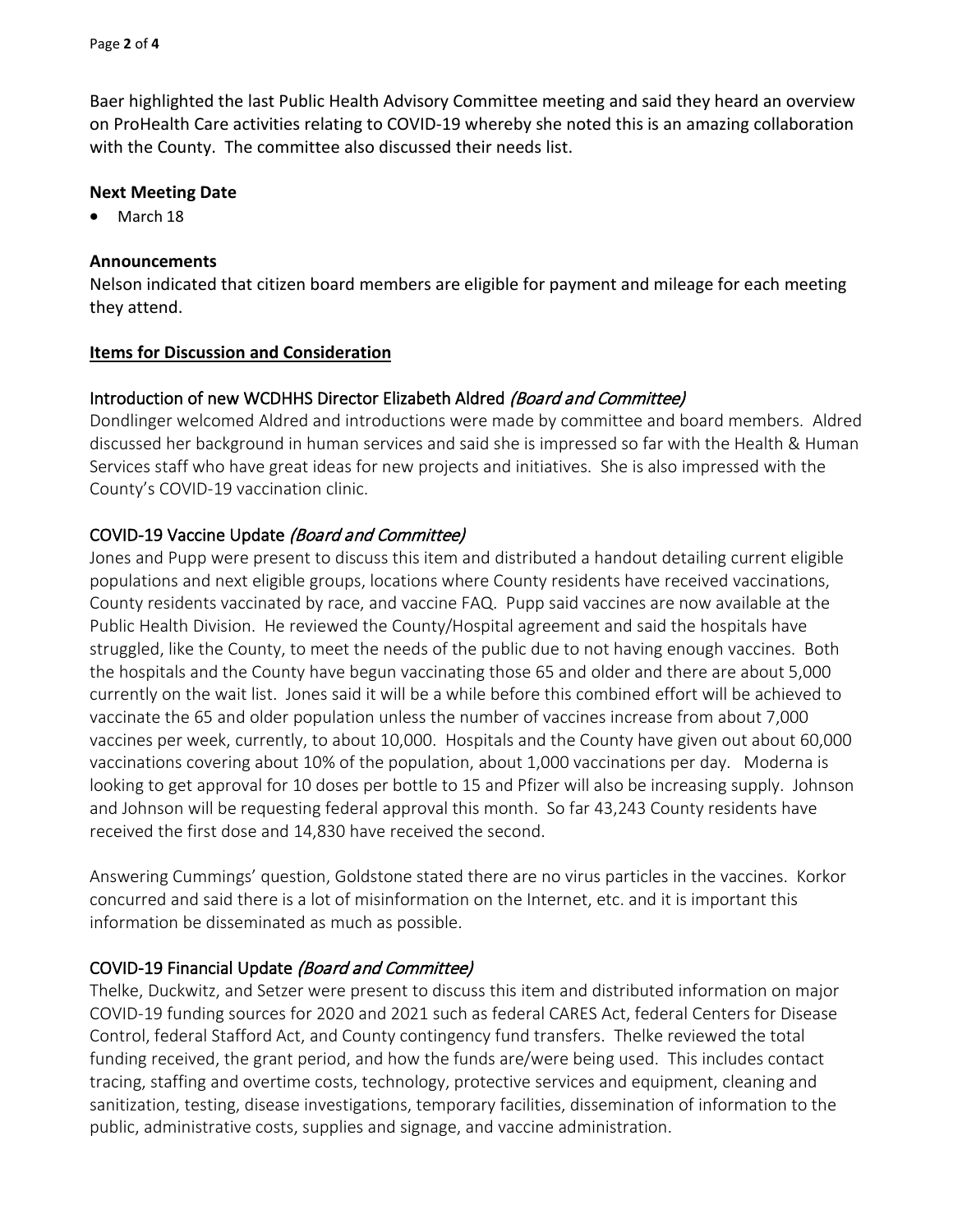Gaughan left the meeting at 2:48 p.m.

MOTION: Howard moved, second by Baer to adjourn the Board meeting at 2:49 p.m. Motion carried 9-0.

**Ordinance 175-O-081 Modify the Department of Health and Human Services – Public Health 2021 Budget to Accept Federal Centers for Disease Control and Prevention Epidemiology and Laboratory Capacity Grant Funds Provided by the Wisconsin Department of Health Services and Modify the Non-Departmental General Fund 2021 Budget Through a Contingency Fund Transfer for Expenses Related to the Community Vaccine Program and Continue Pandemic Response** *(Committee)* Roberts and Thelke discussed this ordinance which authorizes the Department of Health and Human Services to accept additional federal Centers for Disease Control and Prevention Epidemiology and Laboratory Capacity grant funding provided through the Wisconsin Department of Health Services (DHS) of \$2,868,600. These funds can be used for the public health COVID-19 pandemic response, including the continuation of contact tracing/disease investigation and the implementation of a community vaccination program. Currently the Federal Emergency Management Administration has been identified as a funding source to reimburse for the cost of community vaccination clinics and above budget expenses incurred related to the pandemic response that are not otherwise eligible for federal funding or where other federal funding sources are insufficient.

Implementing a community vaccination program will require additional operating expenses for supplies and equipment, such as personal protective equipment, disinfectant supplies, and clinical supplies. The community vaccination program will also require significant additions of staff, such as registered nurses, emergency medical supervision, security, supervision, and clerical support. Additional limited-term employees (LTE's – county-employed temporary extra help without benefits) will be accounted for as personnel costs. Additional contracted support, provided through third-party agencies, will be accounted for as operating expenses. Continuing contact tracing and disease investigation will also require significant LTE and contracted staff. The exact combination of LTE's and contracted positions needed remains uncertain and future funds transfers may be requested.

The County has also requested that departments redeploy regular staff to carry out support tasks, where appropriate, to quickly establish vaccine clinic operations and to help offset the need of hiring LTE and contracted positions. It is expected that much of the staff time incurred by redeployed employees is already in the 2021 budget and will not result in additional expenses. However, there will be instances where non-salaried employees work additional hours and incur overtime expenses that are not in the 2021 budget. This ordinance also authorizes a Contingency Fund transfer to the Non-Departmental General Fund of up to \$300,000 across appropriations (e.g., personnel costs, operating expenses, interdepartmental charges, fixed assets) to allow flexibility in efficiently meeting needs as the come up. The County will track all costs related to the pandemic response and continue to review potential funding sources as they become available in order to minimize the need for actual Contingency Fund use and any other net costs to the County. This ordinance does not result in any additional direct tax levy impact.

MOTION: Wysocki moved, second by Cummings to approve Ordinance 175-O-081. Motion carried 5-0.